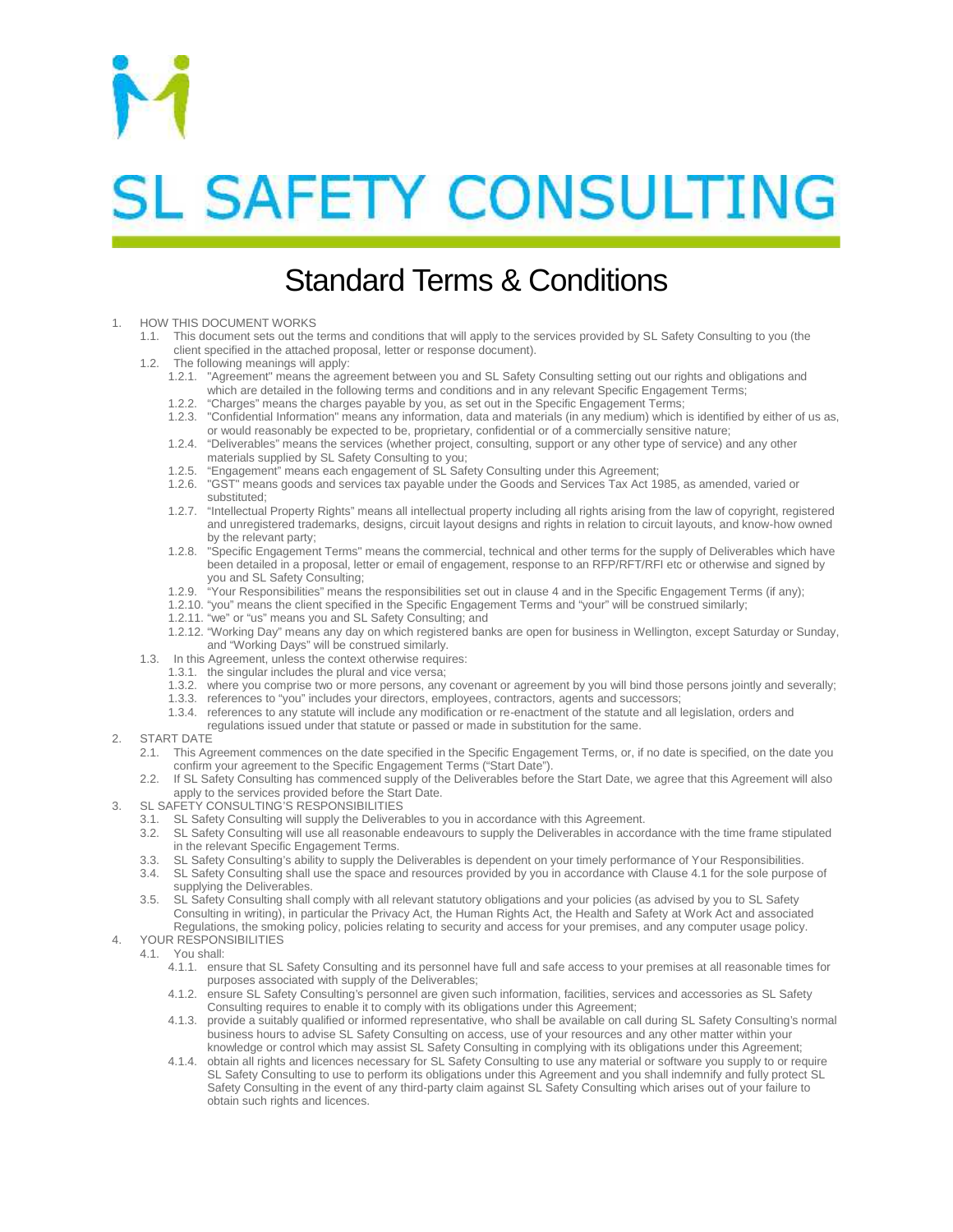

### **TITLE AND RISK**

- 5.1. Unless we agree other terms in the relevant Specific Engagement Terms, upon payment of all relevant Charges:
- 5.1.1. you will become the sole owner of all Deliverables supplied by SL Safety Consulting for you.
- 5.2. In accordance with clause 5.1, title to the Deliverables passes to you upon delivery by SL Safety Consulting to you or payment in full (without deduction or set-off) by you to SL Safety Consulting of the price, whichever is the later.
	- 5.2.1. Notwithstanding anything in this agreement the risk of loss of the Deliverables (other than services supplied) from any cause whatsoever passes to you upon delivery of the Deliverables by SL Safety Consulting to you.
	- 5.2.2. Until payment in full, in accordance with clause 5.1, of the price of the Deliverables is made by you to SL Safety Consulting, you shall only be a fiduciary owner of the Deliverables and you agree to:
		- 5.2.2.1. enable the Deliverables (as far as they are able) to be readily identifiable as the property of SL Safety Consulting; and
		- 5.2.2.2. maintain the Deliverables (other than services supplied) so supplied in good order and condition and to return the property immediately if called upon to do so by SL Safety Consulting.
- 5.3. We acknowledge that the vesting of title under clause 5.1 or the relevant Specific Engagement Terms does not affect the Intellectual Property Rights in any material existing as at the relevant Start Date (including but not limited to documentation and data) or any modifications or enhancements to such existing material. Where:
	- 5.3.1. SL Safety Consulting owns the Pre-Existing Material, it hereby grants you a royalty free, non-exclusive and nontransferable licence to use such Pre-Existing Material for the purpose of enjoying your rights; and
	- 5.3.2. you own the Pre-Existing Material, you hereby grant SL Safety Consulting a royalty free, non-exclusive and nontransferable licence to use such Pre-Existing Material to perform its obligations under this Agreement; and
	- 5.3.3. a third party owns the Pre-Existing Material, you shall obtain, at your cost (if any), a licence for SL Safety Consulting to use such Pre-Existing Material to perform its obligations under this Agreement.
- 6. SUPPLY OF THIRD PARTY MATERIALS
	- 6.1. SL Safety Consulting shall, to the extent it is authorised and able, pass through any warranties and indemnities (including Intellectual Property Rights indemnities) provided by a third-party supplier in respect of third party materials supplied to you by SL Safety Consulting. Your right to use such third-party materials shall be subject to the terms of use of the owner of that third-party material.
- 7. CHARGES AND PAYMENT
	- 7.1. SL Safety Consulting may invoice you on the last Working Day of each month for the Development Services performed in that month, or may invoice you in accordance with any specific invoicing and payment terms that we agree in the Specific Engagement Terms.
	- 7.2. You will pay each invoice, or the undisputed portion of any invoice (provided that you have dealt with any disputed portion in accordance with clause 7.6) by the 20th day of the month following the month in which the invoice is dated.
	- 7.3. In addition to the Charges, you will pay reasonable disbursements incurred and claimed by SL Safety Consulting in relation to the Project.
	- 7.4. You will pay interest at 2% per month on any overdue amounts from the due date to the date of payment, calculated on a daily basis and any costs (including legal fees) incurred by SL Safety Consulting in collecting any such overdue amounts.
	- 7.5. All Charges are exclusive and net of any taxes, duties or other levies, imposts, or rates imposed by any governmental agency, including, but not limited to GST ("Taxes"). You shall pay all Taxes.
	- 7.6. Unless you have, in good faith, notified SL Safety Consulting of a dispute in relation to any invoice within 5 Working Days of receiving the relevant invoice, you must pay all invoices in accordance with clauses 7.1 to 7.5 (inclusive). We will deal with disputed invoices in accordance with clause 14.
- 8. PROTECTION OF OUR CONFIDENTIAL INFORMATION
	- 8.1. We will at all times keep confidential, treat as privileged, and not directly or indirectly make or allow any copying, disclosure or use to be made, of any provision of this Agreement or of any Confidential Information of the other party, except to the extent:
		- 8.1.1. required by law;
		- 8.1.2. that we otherwise agree in writing;
		- 8.1.3. necessary to obtain the benefit of, or to carry out obligations under, this Agreement; or
		- 8.1.4. that the information is or becomes available in the public domain without breach by a party of its confidentiality obligations under this clause or at law.
- 9. WARRANTY
	- 9.1. For a period of 90 days from the date of delivery of the services ("Warranty Period"), SL Safety Consulting warrants that the services have been performed with due care and skill.
- 10. LIMIT OF SL SAFETY CONSULTING'S LIABILITY
	- 10.1. To the extent permitted by law, any condition or warranty which would otherwise be implied in this Agreement is hereby excluded.
	- 10.2. Notwithstanding any other provision of this Agreement, SL Safety Consulting will not be liable to you, directly or indirectly, for any loss or damages suffered or incurred by you as a result of:
		- 10.2.1. any of your delays, acts or omissions or the delays, acts or omissions of any third person (other than an employee or contractor of SL Safety Consulting); or
		- 10.2.2. failure or delay by you to meet or comply with any of your obligations under this Agreement.
	- 10.3. To the fullest extent permitted by law, SL Safety Consulting's total liability (whether in contract, tort, including negligence or otherwise) to you under or in connection with this Agreement is limited to the total Charges paid by you in relation to the Deliverables to which the liability relates.
	- 10.4. SL Safety Consulting will not be liable (whether in contract, tort, including negligence, or otherwise) to you for: 10.4.1. any indirect or consequential loss, damage, cost or expense of any kind whatsoever and howsoever caused; or
		- 10.4.2. any loss of production, loss of profits or savings, or wasted management or staff time, arising directly or indirectly in accordance with this Agreement.